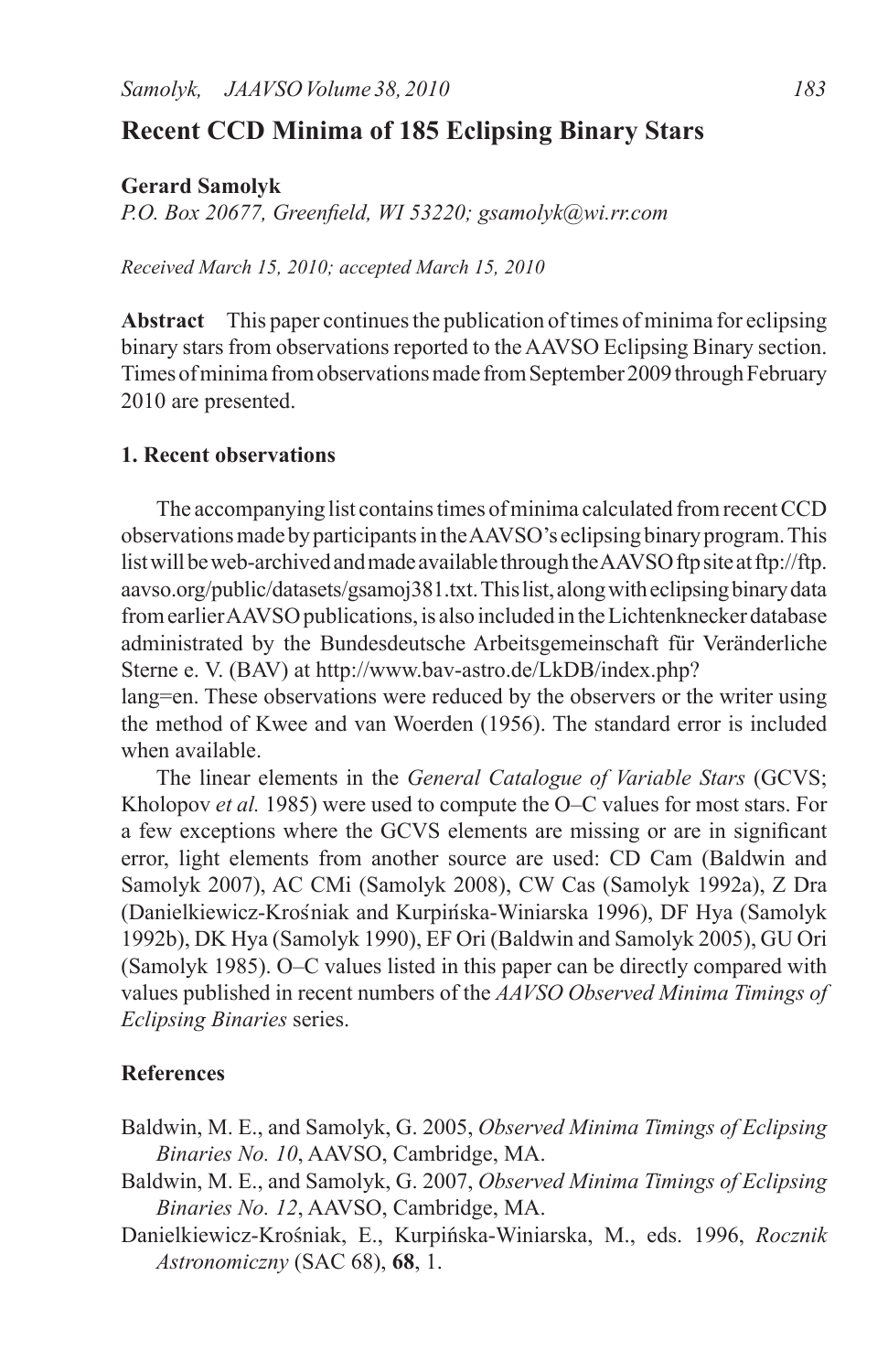Kholopov,P.N., *et al.*1985,*General Catalogue of Variable Stars*,4thed.,Moscow. Kwee K. K., and van Woerden, H. 1956, *Bull. Astron. Inst. Netherlands*, **12**, 327. Samolyk, G. 1985, *J. Amer. Assoc. Var. Star Obs.*, **14**, 12. Samolyk, G. 1990, *J. Amer. Assoc. Var. Star Obs.*, **19**, 5. Samolyk, G. 1992a, *J. Amer. Assoc. Var. Star Obs.*, **21**, 34. Samolyk, G. 1992b, *J. Amer. Assoc. Var. Star Obs.*, **21**, 111. Samolyk, G. 2008, *J. Amer. Assoc. Var. Star Obs.*, **36**, 171.

Table 1. Recent times of minima of stars in the AAVSO eclipsing binary program.

| <b>Star</b>   | HJD(min)   | Cycle   | $O-C$           | <i><b>Observer</b></i> | <b>Standard</b> |
|---------------|------------|---------|-----------------|------------------------|-----------------|
|               | 2400000+   |         | $\frac{day}{)}$ |                        | Error (day)     |
| RT And        | 55157.5733 | 22285   | $-0.0099$       | G. Samolyk             | 0.0001          |
| TW And        | 55115.6907 | 3904    | $-0.0294$       | G. Samolyk             | 0.0001          |
| WZ And        | 55086.7118 | 20433   | 0.0501          | G. Samolyk             | 0.0002          |
| WZ And        | 55093.6688 | 20443   | 0.0505          | K. Menzies             | 0.0001          |
| WZ And        | 55210.5403 | 20611   | 0.0515          | G. Samolyk             | 0.0001          |
| XZ And        | 55084.8180 | 22919   | 0.1720          | K. Menzies             | 0.0001          |
| XZ And        | 55239.5488 | 23033   | 0.1731          | G. Samolyk             | 0.0001          |
| AB And        | 55136.6008 | 57329   | $-0.0235$       | G. Samolyk             | 0.0001          |
| AD And        | 55092.6659 | 16315.5 | $-0.0633$       | G. Samolyk             | 0.0002          |
| AD And        | 55206.5701 | 16431   | $-0.0647$       | G. Samolyk             | 0.0001          |
| <b>BD</b> And | 55115.7907 | 43537   | 0.0133          | G. Samolyk             | 0.0001          |
| <b>BD</b> And | 55124.5879 | 43556   | 0.0153          | G. Samolyk             | 0.0002          |
| BX And        | 55241.5719 | 30671   | $-0.0534$       | G. Samolyk             | 0.0003          |
| DS And        | 55087.6133 | 18748   | 0.0021          | G. Samolyk             | 0.0004          |
| RY Aqr        | 55105.7244 | 7262    | $-0.0952$       | G. Samolyk             | 0.0001          |
| CX Aqr        | 55094.6689 | 33528   | 0.0086          | G. Samolyk             | 0.0003          |
| CZ Aqr        | 55086.7622 | 13579   | $-0.0434$       | G. Samolyk             | 0.0002          |
| XZ Aql        | 55076.6943 | 6158    | 0.1567          | G. Samolyk             | 0.0002          |
| KO Aql        | 55093.7025 | 4611    | 0.0725          | G. Samolyk             | 0.0003          |
| KP Aql        | 55078.6872 | 4360    | $-0.0150$       | G. Samolyk             | 0.0002          |
| OO Aql        | 55081.3579 | 32495   | 0.0440          | L. Corp                | 0.0003          |
| OO Aql        | 55119.3688 | 32570   | 0.0458          | L. Corp                | 0.0001          |
| V342 Aql      | 55116.5285 | 4659    | $-0.1717$       | G. Samolyk             | 0.0002          |
| V343 Aql      | 55112.6323 | 14458   | $-0.0549$       | G. Samolyk             | 0.0001          |
| V1692 Aql     | 55112.2819 | 4877    | $-0.0391$       | Y. Ogmen               | 0.0003          |
| RX Ari        | 55147.5569 | 16267   | 0.0611          | G. Samolyk             | 0.0003          |
| SS Ari        | 54750.6448 | 38726   | $-0.2584$       | G. Samolyk             | 0.0001          |
| SS Ari        | 54840.5697 | 38947.5 | $-0.2610$       | G. Samolyk             | 0.0002          |
| SS Ari        | 55076.8509 | 39529.5 | $-0.2681$       | G. Samolyk             | 0.0003          |
| SS Ari        | 55146.6799 | 39701.5 | $-0.2700$       | R. Poklar              | 0.0002          |

*Table continued on following pages*

 $\overline{a}$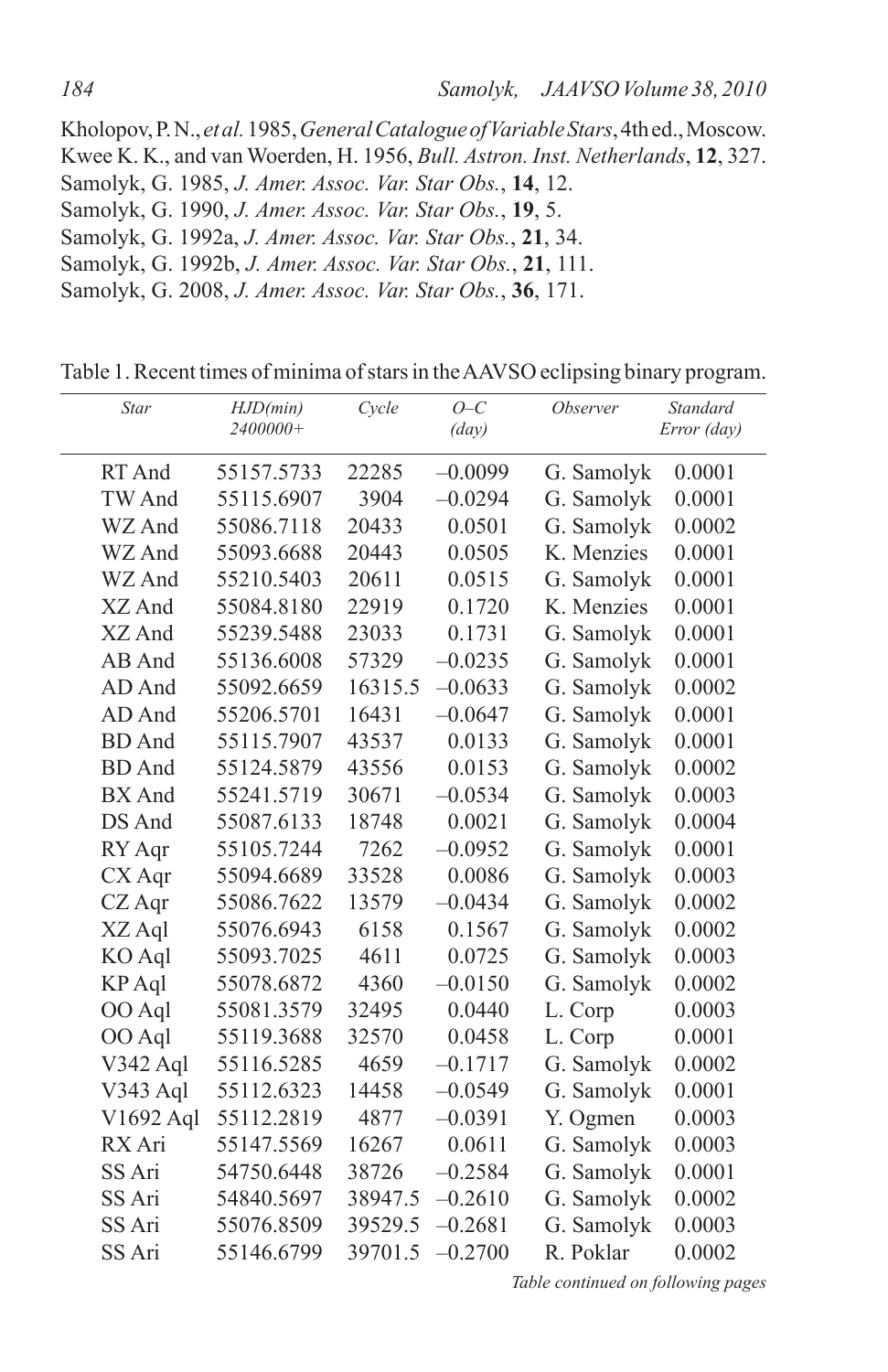| Star          | HJD(min)<br>2400000+ | Cycle   | $O-C$<br>$\frac{day}{)}$ | <i>Observer</i> | Standard<br>Error (day) |
|---------------|----------------------|---------|--------------------------|-----------------|-------------------------|
| SS Ari        | 55163.5282           | 39743   | $-0.2704$                | N. Simmons      | 0.0003                  |
| SX Aur        | 55238.7379           | 12459   | 0.0132                   | G. Samolyk      | 0.0002                  |
| <b>TT Aur</b> | 55177.6720           | 25463   | $-0.0157$                | K. Menzies      | 0.0001                  |
| <b>TT Aur</b> | 55253.6396           | 25520   | $-0.0140$                | G. Samolyk      | 0.0005                  |
| AP Aur        | 55087.8747           | 22207.5 | 1.2584                   | G. Samolyk      | 0.0002                  |
| AP Aur        | 55188.6561           | 22384.5 | 1.2714                   | K. Menzies      | 0.0002                  |
| AP Aur        | 55210.5759           | 22423   | 1.2727                   | G. Samolyk      | 0.0002                  |
| AP Aur        | 55246.7339           | 22486.5 | 1.2794                   | G. Samolyk      | 0.0002                  |
| AR Aur        | 55209.5951           | 4065    | $-0.1233$                | G. Samolyk      | 0.0005                  |
| AR Aur        | 55240.6057           | 4072.5  | $-0.1229$                | G. Samolyk      | 0.0002                  |
| CL Aur        | 55110.8640           | 17795   | 0.1357                   | K. Menzies      | 0.0001                  |
| CL Aur        | 55231.5696           | 17892   | 0.1380                   | G. Samolyk      | 0.0001                  |
| <b>EM</b> Aur | 54720.7908           | 13024   | $-1.1037$                | K. Menzies      | 0.0004                  |
| EM Aur        | 55183.5754           | 13278   | $-1.1029$                | G. Samolyk      | 0.0006                  |
| EP Aur        | 55183.6798           | 48856   | 0.0110                   | R. Poklar       | 0.0002                  |
| EP Aur        | 55186.6349           | 48861   | 0.0110                   | G. Samolyk      | 0.0002                  |
| EP Aur        | 55231.5532           | 48937   | 0.0127                   | G. Samolyk      | 0.0001                  |
| HP Aur        | 55147.6829           | 8709    | 0.0552                   | G. Samolyk      | 0.0002                  |
| HP Aur        | 55184.6746           | 8735    | 0.0538                   | R. Poklar       | 0.0001                  |
| HP Aur        | 55206.7296           | 8750.5  | 0.0552                   | G. Samolyk      | 0.0001                  |
| HP Aur        | 55241.5885           | 8775    | 0.0552                   | G. Samolyk      | 0.0002                  |
| HP Aur        | 55246.5697           | 8778.5  | 0.0565                   | G. Samolyk      | 0.0003                  |
| TY Boo        | 54982.6806           | 64645.5 | 0.0840                   | H. Gerner       | 0.0002                  |
| TY Boo        | 55225.9331           | 65412.5 | 0.0842                   | G. Samolyk      | 0.0003                  |
| TY Boo        | 55232.9097           | 65434.5 | 0.0835                   | K. Menzies      | 0.0001                  |
| TZ Boo        | 55246.8419           | 52543.5 | 0.0686                   | G. Samolyk      | 0.0001                  |
| Y Cam         | 55123.6826           | 3679    | 0.3629                   | G. Samolyk      | 0.0002                  |
| SV Cam        | 55112.5956           | 21107   | 0.0530                   | G. Samolyk      | 0.0001                  |
| AL Cam        | 55136.7001           | 21625   | $-0.0316$                | G. Samolyk      | 0.0001                  |
| CD Cam        | 55105.6877           | 3066    | 0.0003                   | G. Samolyk      | 0.0006                  |
| CD Cam        | 55246.6840           | 3250.5  | 0.0046                   | G. Samolyk      | 0.0004                  |
| RT CMa        | 55175.8061           | 22068   | $-0.7014$                | G. Samolyk      | 0.0003                  |
| RT CMa        | 55210.7378           | 22095   | $-0.7015$                | G. Samolyk      | 0.0001                  |
| SX CMa        | 55184.8143           | 16678   | 0.0330                   | G. Samolyk      | 0.0003                  |
| SX CMa        | 55228.6705           | 16705   | 0.0343                   | R. Poklar       | 0.0002                  |
| TU CMa        | 55174.7937           | 25002   | $-0.0094$                | G. Samolyk      | 0.0002                  |
| TZ CMa        | 55138.8674           | 14656   | $-0.1562$                | G. Samolyk      | 0.0003                  |
| TZ CMa        | 55182.7816           | 14679   | $-0.2052$                | G. Samolyk      | 0.0004                  |
| UU CMa        | 55183.7477           | 4886    | $-0.1061$                | G. Samolyk      | 0.0002                  |

Table1.RecenttimesofminimaofstarsintheAAVSOeclipsingbinaryprogram,cont.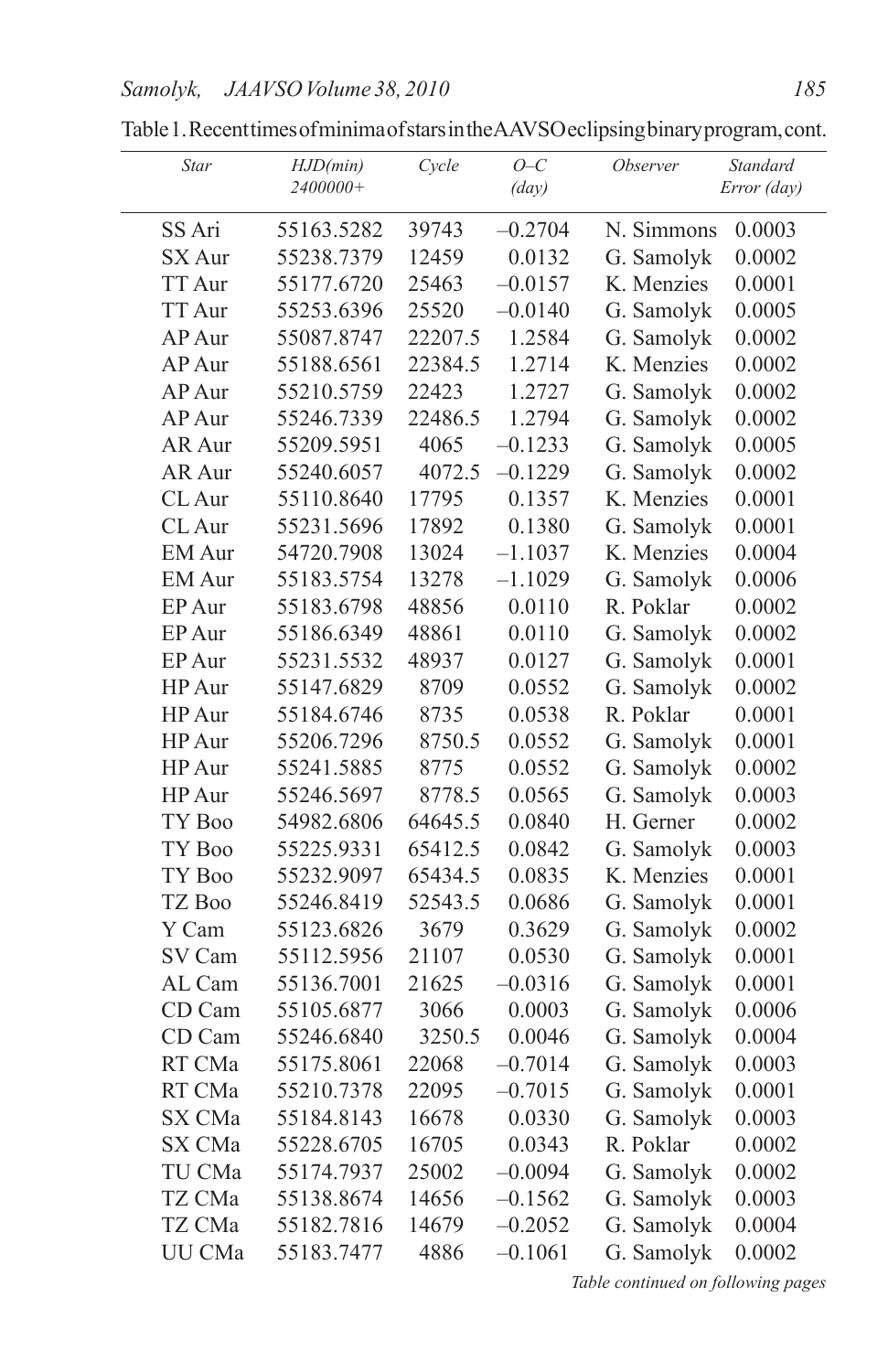Table1.RecenttimesofminimaofstarsintheAAVSOeclipsingbinaryprogram,cont.

| Star          | HJD(min)<br>2400000+ | Cycle   | $O-C$<br>$\frac{day}{)}$ | <i><b>Observer</b></i> | Standard<br>Error (day) |
|---------------|----------------------|---------|--------------------------|------------------------|-------------------------|
| XZ CMi        | 55190.9376           | 22022   | $-0.0069$                | G. Samolyk             | 0.0002                  |
| XZ CMi        | 55236.6652           | 22101   | $-0.0053$                | R. Poklar              | 0.0001                  |
| YY CMi        | 55246.7470           | 24884   | 0.0138                   | G. Samolyk             | 0.0002                  |
| <b>AC CMi</b> | 55191.7892           | 3705    | 0.0010                   | G. Samolyk             | 0.0003                  |
| <b>AC CMi</b> | 55238.6192           | 3759    | 0.0013                   | G. Samolyk             | 0.0001                  |
| AC CMi        | 55244.6903           | 3766    | 0.0018                   | R. Poklar              | 0.0001                  |
| AK CMi        | 55163.7587           | 21315   | $-0.0185$                | G. Samolyk             | 0.0001                  |
| AK CMi        | 55206.7665           | 21391   | $-0.0189$                | G. Samolyk             | 0.0001                  |
| AK CMi        | 55239.5888           | 21449   | $-0.0187$                | G. Samolyk             | 0.0001                  |
| AM CMi        | 55246.6244           | 29437   | 0.1931                   | G. Samolyk             | 0.0005                  |
| RZ Cas        | 55114.5892           | 9968    | 0.0608                   | G. Samolyk             | 0.0002                  |
| TW Cas        | 55084.6827           | 9155    | $-0.0108$                | G. Samolyk             | 0.0002                  |
| TW Cas        | 55167.5255           | 9213    | $-0.0108$                | G. Samolyk             | 0.0002                  |
| TW Cas        | 55174.6647           | 9218    | $-0.0132$                | R. Poklar              | 0.0007                  |
| AB Cas        | 55114.8430           | 9072    | 0.1012                   | G. Samolyk             | 0.0001                  |
| AB Cas        | 55199.5901           | 9134    | 0.1021                   | G. Samolyk             | 0.0001                  |
| CW Cas        | 55086.6041           | 42195   | $-0.0516$                | G. Samolyk             | 0.0002                  |
| CW Cas        | 55231.5244           | 42649.5 | $-0.0550$                | G. Samolyk             | 0.0002                  |
| CW Cas        | 55241.5694           | 42681   | $-0.0543$                | G. Samolyk             | 0.0001                  |
| DZ Cas        | 55153.6590           | 34042   | $-0.1768$                | R. Poklar              | 0.0004                  |
| <b>GT</b> Cas | 55182.6681           | 9312    | 0.1883                   | R. Poklar              | 0.0005                  |
| IR Cas        | 55088.7957           | 18694   | 0.0088                   | K. Menzies             | 0.0001                  |
| IR Cas        | 55157.5441           | 18795   | 0.0080                   | G. Samolyk             | 0.0001                  |
| IR Cas        | 55238.5471           | 18914   | 0.0094                   | G. Samolyk             | 0.0001                  |
| IS Cas        | 55159.6758           | 14327   | 0.0646                   | R. Poklar              | 0.0002                  |
| IS Cas        | 55253.5927           | 14378   | 0.0644                   | G. Samolyk             | 0.0001                  |
| IT Cas        | 55138.8390           | 6769    | 0.0624                   | G. Samolyk             | 0.0002                  |
| IT Cas        | 55181.7020           | 6780    | 0.0624                   | R. Poklar              | 0.0003                  |
| MM Cas        | 55089.7734           | 16995   | 0.0927                   | K. Menzies             | 0.0001                  |
| OR Cas        | 55061.7598           | 8711    | $-0.0229$                | K. Menzies             | 0.0001                  |
| OR Cas        | 55086.6739           | 8731    | $-0.0231$                | C. Hesseltine          | 0.0002                  |
| OR Cas        | 55096.6397           | 8739    | $-0.0230$                | K. Menzies             | 0.0001                  |
| OR Cas        | 55253.5986           | 8865    | $-0.0237$                | G. Samolyk             | 0.0002                  |
| OX Cas        | 55086.7781           | 5550.5  | 0.0459                   | G. Samolyk             | 0.0007                  |
| PV Cas        | 55090.6099           | 8491    | $-0.0341$                | G. Samolyk             | 0.0002                  |
| V364 Cas      | 55093.7151           | 13454   | $-0.0198$                | G. Samolyk             | 0.0004                  |
| V364 Cas      | 55110.6855           | 13465   | $-0.0231$                | K. Menzies             | 0.0001                  |
| V364 Cas      | 55137.6886           | 13482.5 | $-0.0237$                | K. Menzies             | 0.0001                  |
| V364 Cas      | 55154.6632           | 13493.5 | $-0.0229$                | R. Poklar              | 0.0002                  |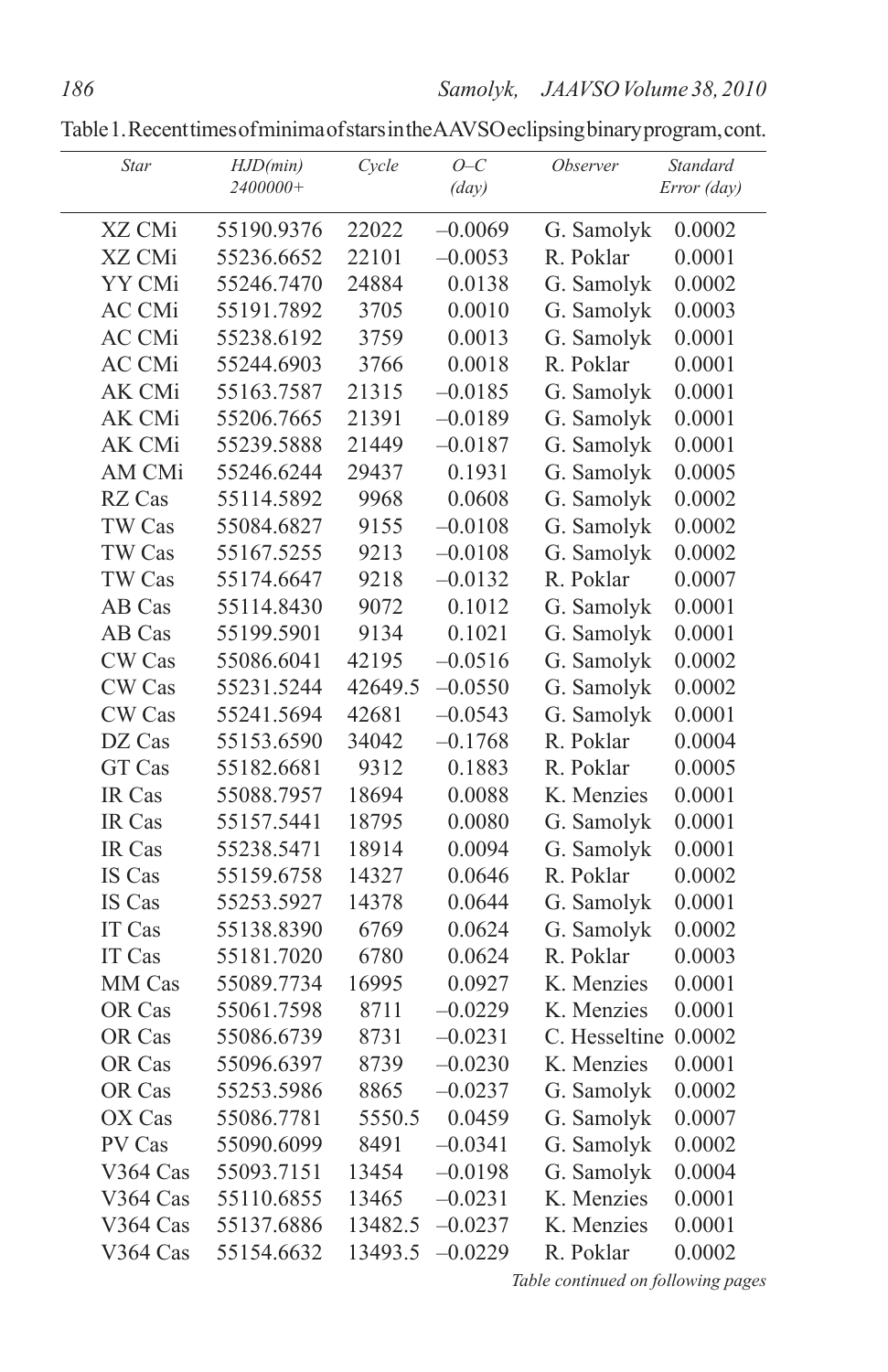| Star          | HJD(min)<br>2400000+ | Cycle   | $O-C$<br>$\frac{day}{)}$ | <i><b>Observer</b></i> | Standard<br>Error (day) |
|---------------|----------------------|---------|--------------------------|------------------------|-------------------------|
| V364 Cas      | 55239.5308           | 13548.5 | $-0.0240$                | G. Samolyk             | 0.0003                  |
| V375 Cas      | 55163.7002           | 13928   | 0.1485                   | N. Simmons             | 0.0002                  |
| V375 Cas      | 55253.5808           | 13989   | 0.1527                   | G. Samolyk             | 0.0002                  |
| V380 Cas      | 55175.6288           | 21757   | $-0.0649$                | R. Poklar              | 0.0004                  |
| V380 Cas      | 55209.5601           | 21782   | $-0.0654$                | G. Samolyk             | 0.0002                  |
| U Cep         | 55084.8674           | 4229    | 0.1664                   | G. Samolyk             | 0.0002                  |
| SU Cep        | 55138.7555           | 31965   | 0.0043                   | G. Samolyk             | 0.0001                  |
| WW Cep        | 52542.5744           | 17940   | 0.2954                   | G. Samolyk             | 0.0001                  |
| WW Cep        | 53232.7024           | 18390   | 0.3034                   | C. Hesseltine 0.0001   |                         |
| WW Cep        | 54396.7152           | 19149   | 0.3138                   | J. Bialozynski 0.0001  |                         |
| WW Cep        | 54626.7578           | 19299   | 0.3164                   | J. Bialozynski 0.0001  |                         |
| WW Cep        | 55077.6404           | 19593   | 0.3206                   | G. Samolyk             | 0.0002                  |
| WZ Cep        | 55114.6208           | 64856.5 | $-0.0930$                | G. Samolyk             | 0.0003                  |
| WZ Cep        | 55163.6693           | 64974   | $-0.0946$                | N. Simmons             | 0.0001                  |
| WZ Cep        | 55238.5985           | 65153.5 | $-0.0971$                | G. Samolyk             | 0.0002                  |
| XX Cep        | 55079.6137           | 4381    | $-0.0163$                | G. Samolyk             | 0.0003                  |
| XX Cep        | 55238.5548           | 4449    | $-0.0134$                | G. Samolyk             | 0.0005                  |
| ZZ Cep        | 55163.5670           | 12716   | $-0.0128$                | G. Samolyk             | 0.0004                  |
| DK Cep        | 55138.5668           | 21856   | 0.0335                   | G. Samolyk             | 0.0001                  |
| DL Cep        | 55157.5900           | 13009   | 0.0547                   | G. Samolyk             | 0.0003                  |
| EG Cep        | 55163.7236           | 23079   | 0.0139                   | G. Samolyk             | 0.0001                  |
| SS Cet        | 55087.7666           | 4249    | 0.0136                   | G. Samolyk             | 0.0002                  |
| TT Cet        | 55144.6899           | 46504   | $-0.0612$                | R. Poklar              | 0.0001                  |
| TW Cet        | 55114.7595           | 40212.5 | $-0.0255$                | G. Samolyk             | 0.0001                  |
| TW Cet        | 55168.6240           | 40382.5 | $-0.0259$                | R. Poklar              | 0.0001                  |
| TX Cet        | 55151.6727           | 16291   | 0.0099                   | R. Poklar              | 0.0003                  |
| TX Cet        | 55174.6399           | 16322   | 0.0110                   | G. Samolyk             | 0.0002                  |
| RW Com        | 55163.8833           | 63795   | $-0.0147$                | G. Samolyk             | 0.0002                  |
| RZ Com        | 55163.9053           | 60047.5 | 0.0441                   | G. Samolyk             | 0.0001                  |
| RZ Com        | 55253.7778           | 60313   | 0.0432                   | G. Samolyk             | 0.0001                  |
| SS Com        | 55238.7778           | 73246.5 | 0.7059                   | G. Samolyk             | 0.0003                  |
| W Crv         | 55191.9734           | 40054   | 0.0178                   | G. Samolyk             | 0.0001                  |
| V Crt         | 55183.9141           | 19638   | $-0.0031$                | G. Samolyk             | 0.0002                  |
| ZZ Cyg        | 55167.5444           | 16174   | $-0.0549$                | G. Samolyk             | 0.0002                  |
| AE Cyg        | 55105.7818           | 10854   | $-0.0049$                | G. Samolyk             | 0.0003                  |
| BR Cyg        | 55087.6453           | 10167   | 0.0002                   | G. Samolyk             | 0.0002                  |
| CG Cyg        | 54996.6956           | 24672   | 0.0627                   | N. Simmons             | 0.0002                  |
| DK Cyg        | 55088.5576           | 36306   | 0.0827                   | K. Menzies             | 0.0002                  |
| <b>KR</b> Cyg | 55123.5772           | 30784   | 0.0143                   | G. Samolyk             | 0.0001                  |

Table1.RecenttimesofminimaofstarsintheAAVSOeclipsingbinaryprogram,cont.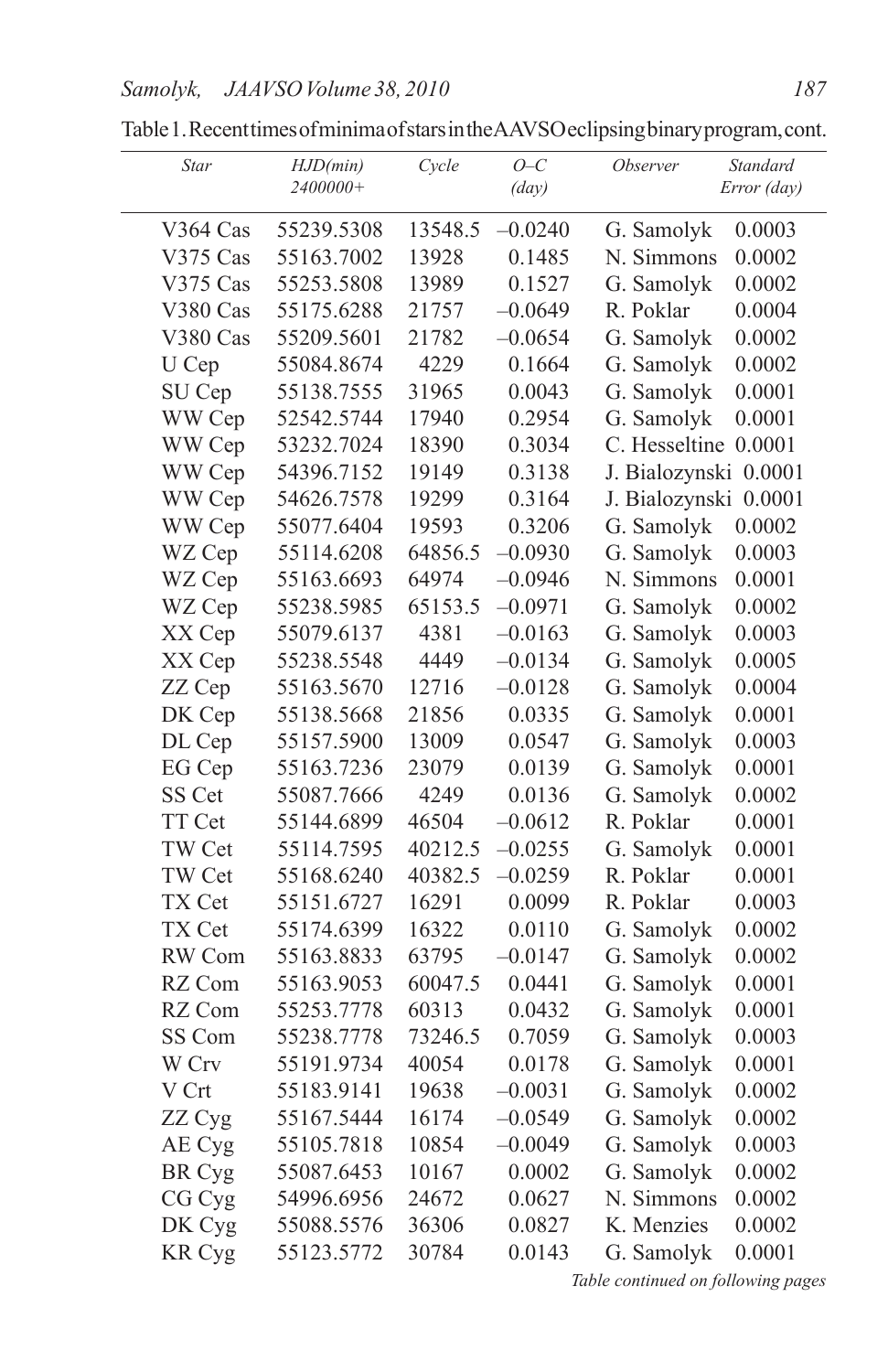Table1.RecenttimesofminimaofstarsintheAAVSOeclipsingbinaryprogram,cont.

| Star                 | HJD(min)<br>2400000+ | Cycle   | $O-C$<br>$\frac{day}{)}$ | <i><b>Observer</b></i> | Standard<br>Error (day) |
|----------------------|----------------------|---------|--------------------------|------------------------|-------------------------|
| V346 Cyg             | 55084.6388           | 7071    | 0.1418                   | K. Menzies             | 0.0002                  |
| V387 Cyg             | 55123.7070           | 42364   | 0.0201                   | G. Samolyk             | 0.0001                  |
| V388 Cyg             | 55138.6147           | 15349   | $-0.0846$                | G. Samolyk             | 0.0002                  |
| V <sub>401</sub> Cyg | 55056.7959           | 19257   | 0.0593                   | G. Samolyk             | 0.0003                  |
| V456 Cyg             | 55138.7206           | 11476   | 0.0459                   | G. Samolyk             | 0.0002                  |
| V466 Cyg             | 55080.5642           | 18904   | 0.0061                   | K. Menzies             | 0.0001                  |
| V548 Cyg             | 55096.5557           | 5894    | 0.0166                   | K. Menzies             | 0.0003                  |
| V704 Cyg             | 55086.8113           | 30046   | 0.0299                   | G. Samolyk             | 0.0003                  |
| V704 Cyg             | 55109.6389           | 30086   | 0.0294                   | K. Menzies             | 0.0003                  |
| V809 Cyg             | 55077.3397           | 11110   | 0.0344                   | Y. Ogmen               | 0.0001                  |
| V809 Cyg             | 55081.2687           | 11112   | 0.0345                   | Y. Ogmen               | 0.0001                  |
| TT Del               | 55094.6220           | 3435    | $-0.0908$                | G. Samolyk             | 0.0003                  |
| Z Dra                | 55253.7550           | 3985    | $-0.0273$                | G. Samolyk             | 0.0001                  |
| RZ Dra               | 55092.6168           | 19814   | 0.0478                   | G. Samolyk             | 0.0002                  |
| S Equ                | 55138.5616           | 3650    | 0.0644                   | G. Samolyk             | 0.0002                  |
| TZ Eri               | 55147.7882           | 4886    | 0.2901                   | G. Samolyk             | 0.0001                  |
| YY Eri               | 55114.8943           | 42094.5 | 0.1348                   | G. Samolyk             | 0.0001                  |
| YY Eri               | 55147.8467           | 42197   | 0.1341                   | G. Samolyk             | 0.0001                  |
| YY Eri               | 55210.5393           | 42392   | 0.1353                   | G. Samolyk             | 0.0001                  |
| RW Gem               | 55201.6642           | 12877   | 0.0018                   | R. Poklar              | 0.0002                  |
| SX Gem               | 55146.8394           | 26422   | $-0.0547$                | G. Samolyk             | 0.0002                  |
| TX Gem               | 55181.7579           | 12619   | $-0.0308$                | G. Samolyk             | 0.0002                  |
| TX Gem               | 55223.7580           | 12634   | $-0.0309$                | K. Menzies             | 0.0002                  |
| TX Gem               | 55240.5578           | 12640   | $-0.0312$                | K. Menzies             | 0.0001                  |
| TX Gem               | 55240.5584           | 12640   | $-0.0306$                | G. Samolyk             | 0.0001                  |
| WW Gem               | 55206.5232           | 23608   | 0.0241                   | G. Samolyk             | 0.0005                  |
| WW Gem               | 55248.6060           | 23642   | 0.0213                   | K. Menzies             | 0.0004                  |
| AF Gem               | 55210.7045           | 22556   | $-0.0695$                | G. Samolyk             | 0.0001                  |
| AL Gem               | 55240.7038           | 20783   | 0.0691                   | N. Simmons             | 0.0001                  |
| SZ Her               | 55098.6601           | 16177   | $-0.0209$                | R. Sabo                | 0.0001                  |
| WY Hya               | 55192.9305           | 20421.5 | 0.0283                   | G. Samolyk             | 0.0002                  |
| AV Hya               | 55210.6743           | 27125   | $-0.0949$                | G. Samolyk             | 0.0004                  |
| AV Hya               | 55251.6795           | 27185   | $-0.0940$                | R. Poklar              | 0.0003                  |
| DF Hya               | 55163.8049           | 37434.5 | $-0.0129$                | G. Samolyk             | 0.0001                  |
| DF Hya               | 55188.9303           | 37510.5 | $-0.0135$                | G. Samolyk             | 0.0001                  |
| DF Hya               | 55238.6874           | 37661   | $-0.0124$                | G. Samolyk             | 0.0001                  |
| DK Hya               | 55181.9300           | 23640   | 0.0067                   | G. Samolyk             | 0.0004                  |
| SW Lac               | 55085.6160           | 30588.5 | $-0.1029$                | G. Samolyk             | 0.0001                  |
| SW Lac               | 55124.5838           | 30710   | $-0.1027$                | G. Samolyk             | 0.0001                  |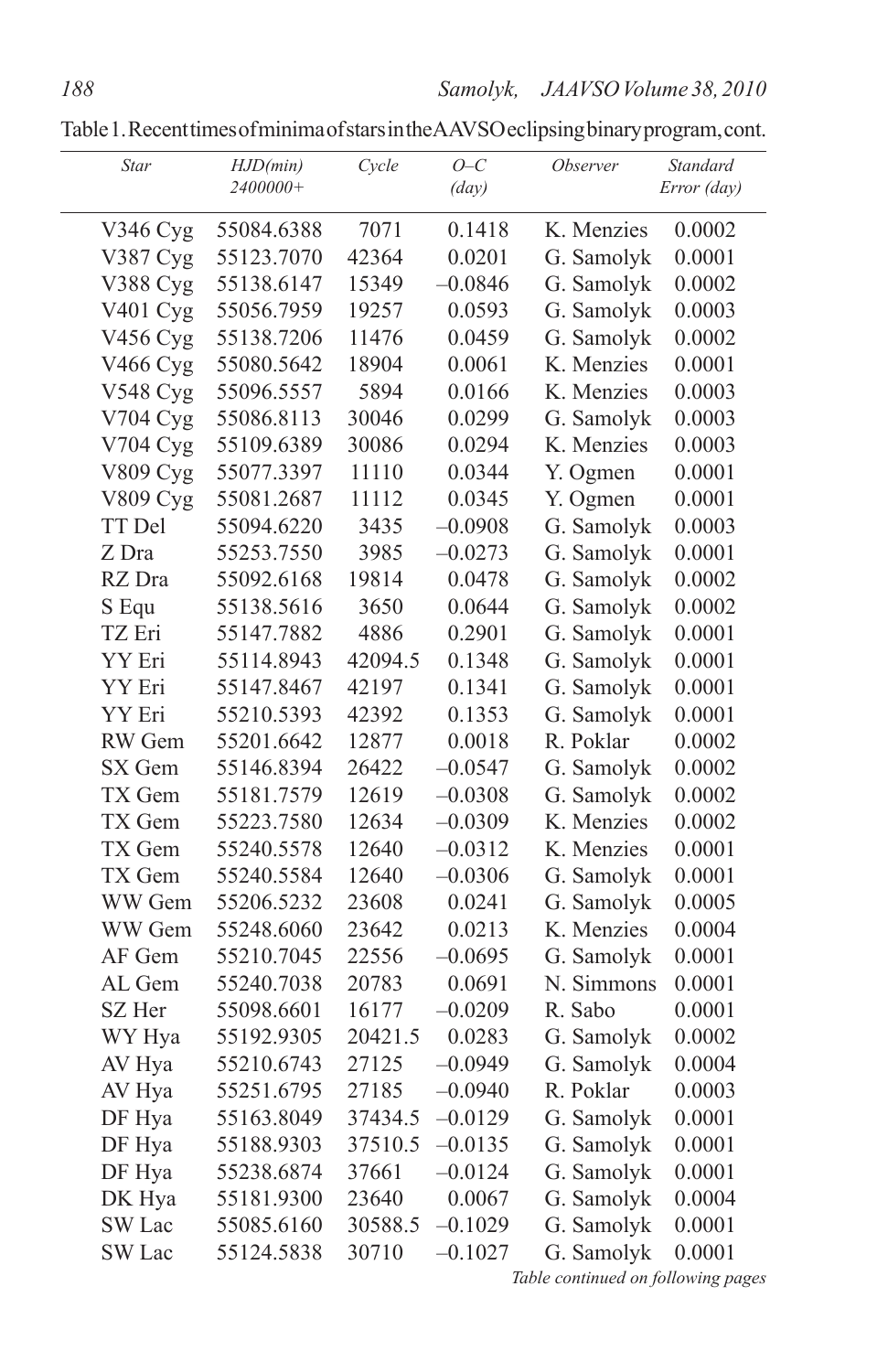| Star          | HJD(min)<br>2400000+ | Cycle   | $O-C$<br>$\frac{day}{)}$ | Observer   | Standard<br>Error (day) |
|---------------|----------------------|---------|--------------------------|------------|-------------------------|
| VX Lac        | 55110.5750           | 9169    | 0.0717                   | K. Menzies | 0.0001                  |
| AR Lac        | 55146.7644           | 6834    | $-0.0823$                | G. Samolyk | 0.0005                  |
| AW Lac        | 55083.6441           | 24902   | 0.1764                   | G. Samolyk | 0.0002                  |
| CO Lac        | 55088.6881           | 17867   | $-0.0061$                | K. Menzies | 0.0001                  |
| CO Lac        | 55105.6536           | 17878   | $-0.0049$                | G. Samolyk | 0.0003                  |
| CO Lac        | 55112.6002           | 17882.5 | 0.0018                   | G. Samolyk | 0.0001                  |
| DG Lac        | 55080.6668           | 4791    | $-0.2246$                | K. Menzies | 0.0003                  |
| Y Leo         | 55156.8125           | 5765    | $-0.0165$                | K. Menzies | 0.0001                  |
| Y Leo         | 55210.7677           | 5797    | $-0.0166$                | G. Samolyk | 0.0001                  |
| UU Leo        | 55193.8711           | 5832    | 0.1662                   | K. Menzies | 0.0001                  |
| Z Lep         | 55138.8514           | 27890   | $-0.1709$                | G. Samolyk | 0.0002                  |
| RR Lep        | 55157.7639           | 27070   | $-0.0341$                | G. Samolyk | 0.0002                  |
| RY Lyn        | 55163.7229           | 8555    | $-0.0424$                | G. Samolyk | 0.0002                  |
| UZ Lyr        | 55124.5491           | 6046    | $-0.0271$                | G. Samolyk | 0.0001                  |
| EW Lyr        | 55087.7014           | 14670   | 0.2380                   | R. Sabo    | 0.0001                  |
| RU Mon        | 55147.8275           | 3739.5  | $-0.5361$                | G. Samolyk | 0.0007                  |
| RU Mon        | 55178.7530           | 3748    | $-0.0810$                | G. Samolyk | 0.0002                  |
| RU Mon        | 55239.6922           | 3765    | $-0.0825$                | R. Poklar  | 0.0001                  |
| RW Mon        | 55146.8101           | 11262   | $-0.0700$                | G. Samolyk | 0.0001                  |
| RW Mon        | 55188.7436           | 11284   | $-0.0706$                | G. Samolyk | 0.0001                  |
| AT Mon        | 55210.6002           | 14097   | 0.0053                   | G. Samolyk | 0.0004                  |
| <b>BB</b> Mon | 55138.8470           | 38839   | $-0.0045$                | G. Samolyk | 0.0002                  |
| <b>BB</b> Mon | 55240.6921           | 38978   | $-0.0045$                | G. Samolyk | 0.0002                  |
| <b>BB</b> Mon | 55240.6933           | 38978   | $-0.0033$                | R. Poklar  | 0.0002                  |
| EP Mon        | 55177.8076           | 19414   | 0.0318                   | G. Samolyk | 0.0004                  |
| EP Mon        | 55246.6940           | 19474   | 0.0322                   | R. Poklar  | 0.0001                  |
| EF Ori        | 55210.5400           | 1766    | 0.0039                   | G. Samolyk | 0.0004                  |
| EQ Ori        | 55209.5276           | 13614   | $-0.0354$                | G. Samolyk | 0.0001                  |
| ER Ori        | 55147.7362           | 31935   | 0.0837                   | G. Samolyk | 0.0002                  |
| ER Ori        | 55197.6989           | 32053   | 0.0854                   | R. Poklar  | 0.0001                  |
| ER Ori        | 55246.6027           | 32168.5 | 0.0866                   | G. Samolyk | 0.0001                  |
| ET Ori        | 55144.8290           | 29929   | $-0.0056$                | K. Menzies | 0.0001                  |
| FH Ori        | 55209.5803           | 13625   | $-0.3617$                | G. Samolyk | 0.0003                  |
| FL Ori        | 55138.7785           | 6313    | 0.0346                   | G. Samolyk | 0.0001                  |
| FL Ori        | 55211.6745           | 6360    | 0.0349                   | R. Poklar  | 0.0001                  |
| FL Ori        | 55239.5941           | 6378    | 0.0371                   | K. Menzies | 0.0001                  |
| FT Ori        | 55153.8167           | 4382    | 0.0149                   | K. Menzies | 0.0001                  |
| FZ Ori        | 55136.8273           | 27782   | $-0.0587$                | G. Samolyk | 0.0010                  |
| FZ Ori        | 55147.8316           | 27809.5 | $-0.0541$                | G. Samolyk | 0.0004                  |

Table1.RecenttimesofminimaofstarsintheAAVSOeclipsingbinaryprogram,cont.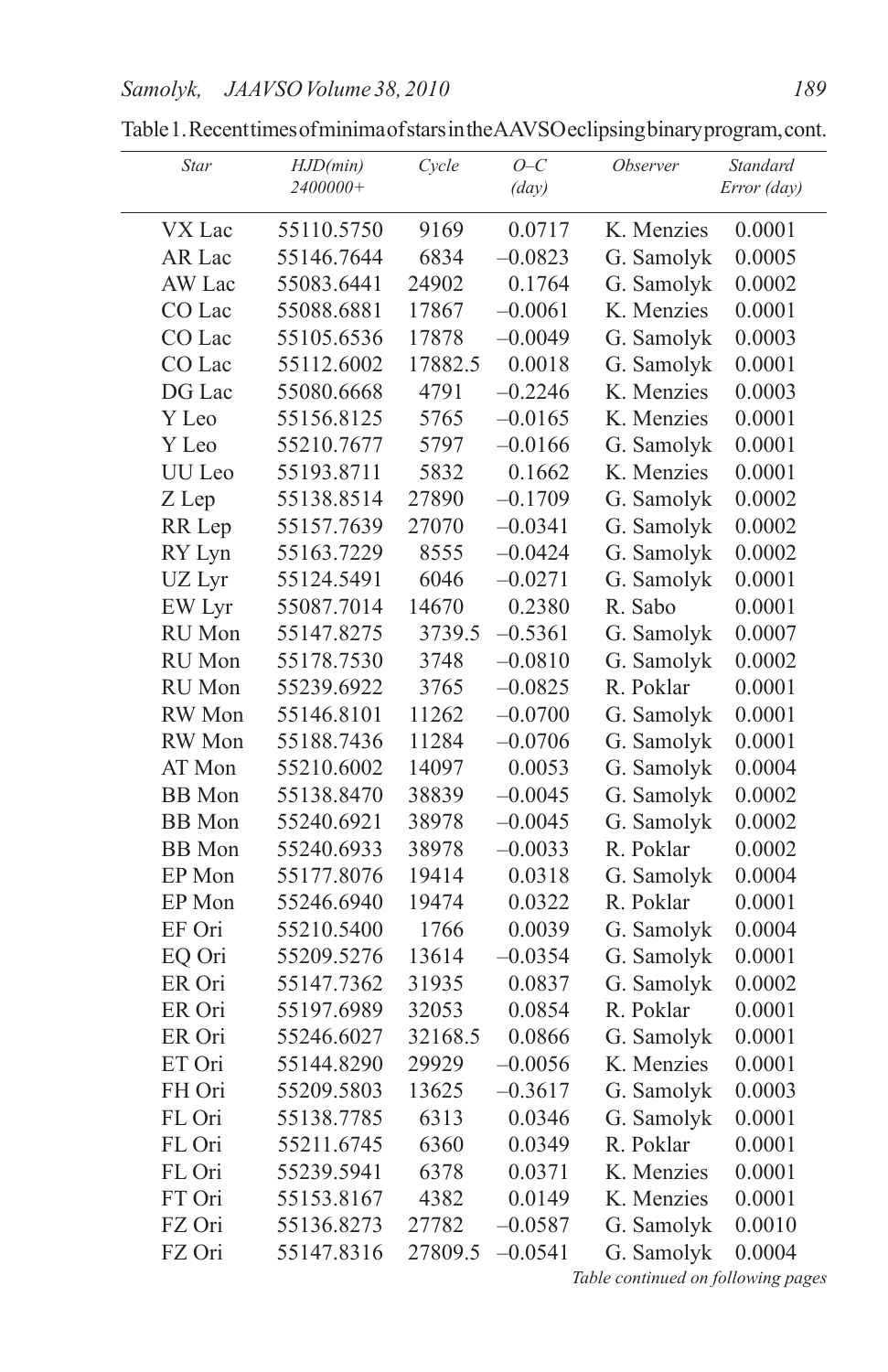Table1.RecenttimesofminimaofstarsintheAAVSOeclipsingbinaryprogram,cont.

|       | Star          | HJD(min)<br>2400000+ | Cycle   | $O-C$<br>(day) | <i><b>Observer</b></i> | <b>Standard</b><br>Error (day) |
|-------|---------------|----------------------|---------|----------------|------------------------|--------------------------------|
|       | FZ Ori        | 55154.8278           | 27827   | $-0.0576$      | K. Menzies             | 0.0001                         |
|       | FZ Ori        | 55210.6265           | 27966.5 | $-0.0570$      | R. Poklar              | 0.0002                         |
|       | GU Ori        | 55114.8208           | 25590.5 | $-0.0443$      | G. Samolyk             | 0.0005                         |
|       | GU Ori        | 55156.7104           | 25679.5 | $-0.0453$      | K. Menzies             | 0.0002                         |
|       | GU Ori        | 55206.6022           | 25785.5 | $-0.0457$      | G. Samolyk             | 0.0002                         |
|       | GU Ori        | 55210.6022           | 25794   | $-0.0465$      | G. Samolyk             | 0.0003                         |
|       | GU Ori        | 55253.6686           | 25885.5 | $-0.0474$      | R. Poklar              | 0.0005                         |
|       | U Peg         | 55077.8331           | 49539   | $-0.1328$      | G. Samolyk             | 0.0002                         |
|       | U Peg         | 55086.6428           | 49562.5 | $-0.1305$      | G. Samolyk             | 0.0002                         |
|       | U Peg         | 55175.6492           | 49800   | $-0.1347$      | G. Samolyk             | 0.0001                         |
|       | <b>BB</b> Peg | 55089.6488           | 31328.5 | $-0.0031$      | K. Menzies             | 0.0001                         |
|       | <b>BB</b> Peg | 55096.6981           | 31348   | $-0.0031$      | R. Sabo                | 0.0001                         |
|       | <b>BB</b> Peg | 55146.5851           | 31486   | $-0.0034$      | G. Samolyk             | 0.0003                         |
|       | <b>BG</b> Peg | 55112.6038           | 4907    | $-1.9112$      | G. Samolyk             | 0.0002                         |
|       | <b>BG</b> Peg | 55157.5096           | 4930    | $-1.9180$      | K. Menzies             | 0.0003                         |
|       | <b>BO</b> Peg | 55116.2506           | 16374   | $-0.0349$      | Y. Ogmen               | 0.0001                         |
|       | BX Peg        | 55087.6684           | 38843   | $-0.0938$      | C. Hesseltine          | 0.0001                         |
|       | BX Peg        | 55107.2959           | 38913   | $-0.0958$      | Y. Ogmen               | 0.0001                         |
|       | BX Peg        | 55146.5572           | 39053   | $-0.0934$      | G. Samolyk             | 0.0002                         |
|       | DI Peg        | 55085.7474           | 13893   | $-0.0114$      | G. Samolyk             | 0.0002                         |
|       | KW Peg        | 55146.5584           | 8559.5  | 0.1521         | G. Samolyk             | 0.0004                         |
| Z Per |               | 55087.7205           | 3085    | $-0.2304$      | G. Samolyk             | 0.0001                         |
| Z Per |               | 55246.6448           | 3137    | $-0.2340$      | G. Samolyk             | 0.0001                         |
|       | RT Per        | 55138.6095           | 25621   | 0.0656         | G. Samolyk             | 0.0001                         |
|       | RT Per        | 55240.5384           | 25741   | 0.0665         | G. Samolyk             | 0.0001                         |
|       | RV Per        | 55239.7118           | 6685    | $-0.0005$      | G. Samolyk             | 0.0001                         |
|       | ST Per        | 55087.8035           | 4777    | 0.2947         | G. Samolyk             | 0.0002                         |
|       | ST Per        | 55095.7499           | 4780    | 0.2962         | K. Menzies             | 0.0001                         |
|       | ST Per        | 55156.6618           | 4803    | 0.2969         | R. Poklar              | 0.0003                         |
|       | ST Per        | 55172.5519           | 4809    | 0.2971         | K. Menzies             | 0.0001                         |
|       | XZ Per        | 55122.8078           | 10086   | $-0.0514$      | G. Samolyk             | 0.0001                         |
|       | XZ Per        | 55130.8691           | 10093   | $-0.0515$      | K. Menzies             | 0.0001                         |
|       | IU Per        | 55118.4273           | 11093   | 0.0119         | J. Virtanen            | 0.0001                         |
|       | IU Per        | 55146.7118           | 11126   | 0.0145         | G. Samolyk             | 0.0001                         |
|       | IU Per        | 55158.7101           | 11140   | 0.0145         | R. Poklar              | 0.0002                         |
|       | IU Per        | 55207.5581           | 11197   | 0.0121         | K. Menzies             | 0.0001                         |
|       | KW Per        | 55163.5209           | 13701   | 0.0115         | G. Samolyk             | 0.0001                         |
|       | Beta Per      | 55146.7270           | 3315    | 0.0997         | G. Samolyk             | 0.0001                         |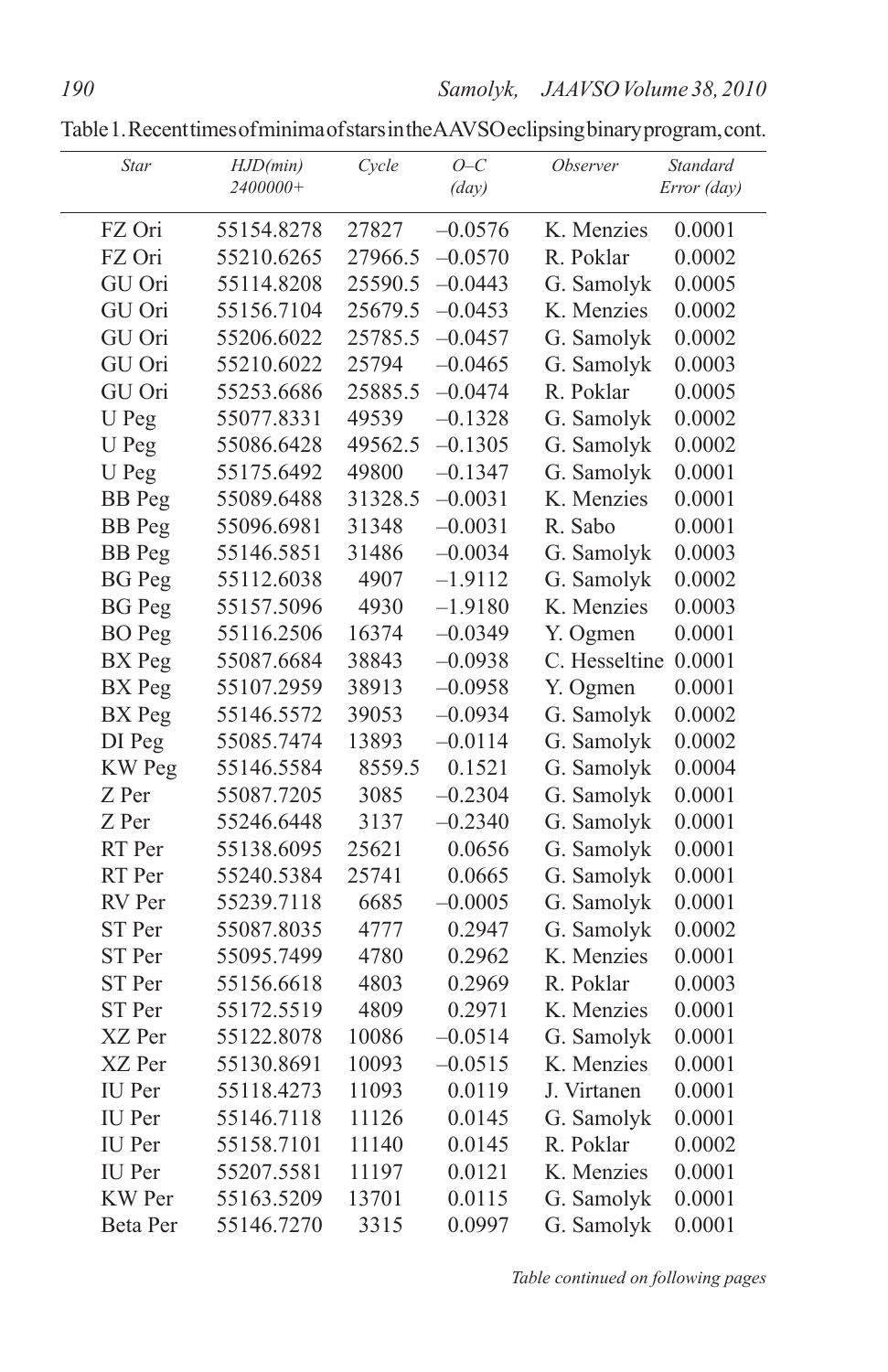| Star   | HJD(min)<br>2400000+ | Cycle   | $O-C$<br>(day) | <i><b>Observer</b></i><br><b>Standard</b><br>Error (day) |
|--------|----------------------|---------|----------------|----------------------------------------------------------|
| Y Psc  | 55147.5630           | 2526    | $-0.0054$      | G. Samolyk<br>0.0001                                     |
| RV Psc | 55058.7040           | 55375   | $-0.0525$      | C. Hesseltine<br>0.0003                                  |
| RV Psc | 55115.7673           | 55478   | $-0.0504$      | G. Samolyk<br>0.0002                                     |
| RV Psc |                      |         |                |                                                          |
|        | 55116.3158           | 55479   | $-0.0559$      | Y. Ogmen<br>0.0002                                       |
| UZ Pup | 55192.7650           | 13309.5 | $-0.0053$      | G. Samolyk<br>0.0002                                     |
| UZ Pup | 55235.6857           | 13363.5 | $-0.0066$      | R. Poklar<br>0.0002                                      |
| AV Pup | 55175.9443           | 43135   | 0.1348         | G. Samolyk<br>0.0005                                     |
| AV Pup | 55232.7119           | 43237   | 0.1559         | R. Poklar<br>0.0003                                      |
| RS Ser | 55105.5517           | 33744   | 0.0651         | G. Samolyk<br>0.0002                                     |
| RW Tau | 55136.7759           | 3414    | $-0.2328$      | G. Samolyk<br>0.0003                                     |
| RZ Tau | 55157.8249           | 42055   | 0.0584         | G. Samolyk<br>0.0002                                     |
| RZ Tau | 55178.6089           | 42105   | 0.0587         | G. Samolyk<br>0.0001                                     |
| TY Tau | 55093.7931           | 31467   | 0.2526         | K. Menzies<br>0.0001                                     |
| TY Tau | 55163.8207           | 31532   | 0.2521         | G. Samolyk<br>0.0001                                     |
| WY Tau | 55198.5852           | 25689   | 0.0567         | G. Samolyk<br>0.0002                                     |
| AM Tau | 55225.6784           | 4879    | $-0.0536$      | G. Samolyk<br>0.0001                                     |
| AQ Tau | 55157.6972           | 20974   | 0.5527         | N. Simmons<br>0.0003                                     |
| AQ Tau | 55179.5846           | 20992   | 0.5538         | G. Samolyk<br>0.0003                                     |
| AQ Tau | 55235.5163           | 21038   | 0.5539         | K. Menzies<br>0.0002                                     |
| CT Tau | 55146.6965           | 14610   | $-0.0532$      | G. Samolyk<br>0.0002                                     |
| CT Tau | 55180.7050           | 14661   | $-0.0530$      | R. Poklar<br>0.0001                                      |
| CT Tau | 55240.7199           | 14751   | $-0.0529$      | G. Samolyk<br>0.0001                                     |
| EQ Tau | 55116.7448           | 43660.5 | $-0.0255$      | K. Menzies<br>0.0001                                     |
| EQ Tau | 55116.9156           | 43661   | $-0.0254$      | R. Sabo<br>0.0001                                        |
| HU Tau | 55239.6762           | 6791    | 0.0230         | G. Samolyk<br>0.0001                                     |
| V Tri  | 55115.6713           | 52360   | $-0.0042$      | G. Samolyk<br>0.0001                                     |
| V Tri  | 55120.9374           | 52369   | $-0.0049$      | R. Sabo<br>0.0002                                        |
| V Tri  | 55139.6633           | 52401   | $-0.0056$      | R. Sabo<br>0.0003                                        |
| V Tri  | 55231.5420           | 52558   | $-0.0042$      | G. Samolyk<br>0.0001                                     |
| X Tri  | 55090.8279           | 12957   | $-0.0747$      | G. Samolyk<br>0.0001                                     |
| X Tri  | 55092.7709           | 12959   | $-0.0748$      | K. Menzies<br>0.0001                                     |
| RS Tri | 55206.6669           | 9045    | $-0.0353$      | G. Samolyk<br>0.0001                                     |
| RV Tri | 55146.6123           | 12092   | $-0.0308$      | G. Samolyk<br>0.0001                                     |
| RV Tri | 55161.6857           | 12112   | $-0.0307$      | R. Poklar<br>0.0001                                      |
| W UMa  | 55157.7382           | 28150.5 | $-0.0625$      | G. Samolyk<br>0.0002                                     |
| TY UMa | 55163.8498           | 44088.5 | 0.2782         | G. Samolyk<br>0.0002                                     |
| TY UMa | 55213.8412           | 44229.5 | 0.2797         | K. Menzies<br>0.0003                                     |
| XZ UMa | 55209.8248           | 7397    | $-0.1022$      | K. Menzies<br>0.0001                                     |

Table1.RecenttimesofminimaofstarsintheAAVSOeclipsingbinaryprogram,cont.